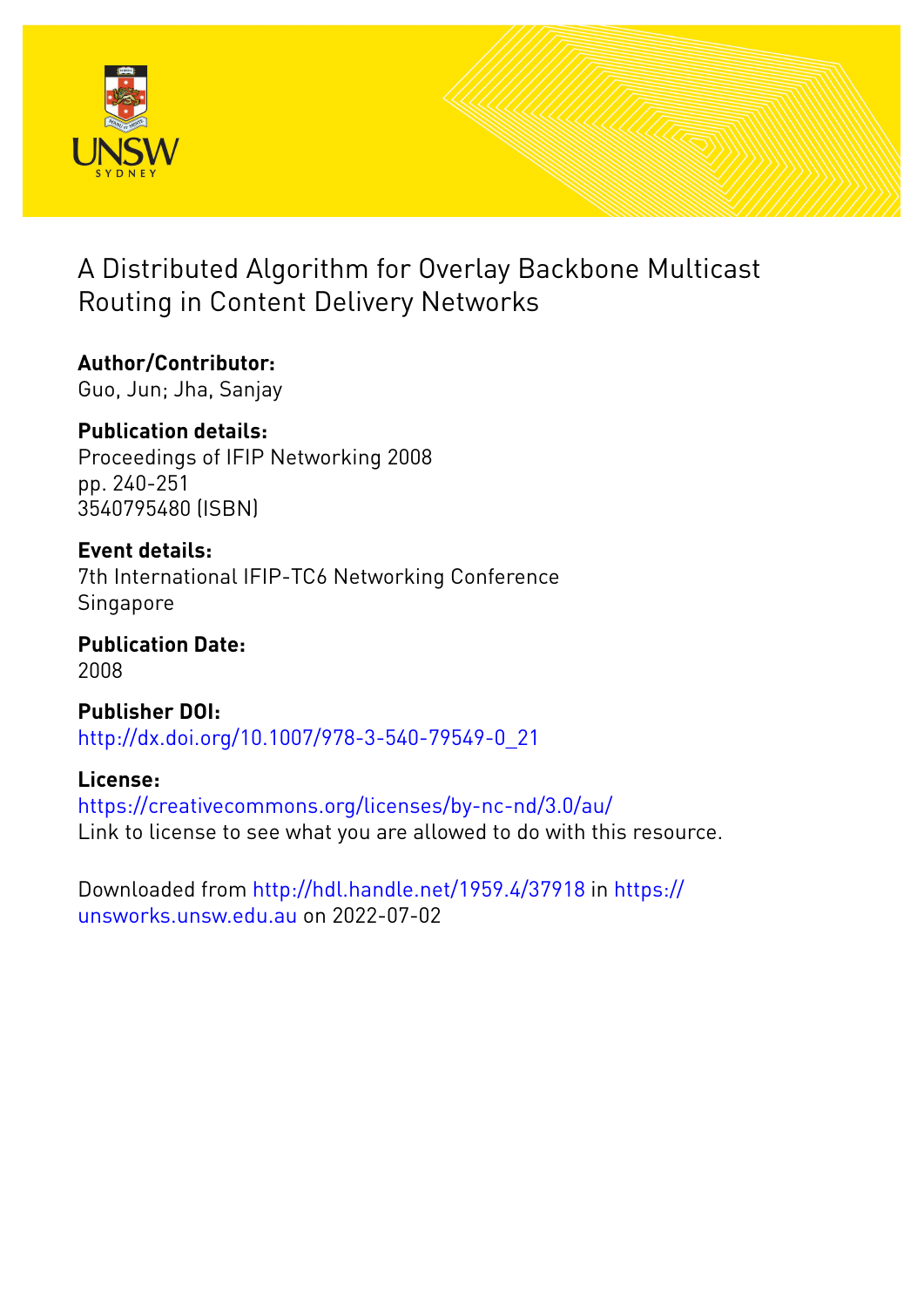# A Distributed Algorithm for Overlay Backbone Multicast Routing in Content Delivery Networks

Jun Guo and Sanjay Jha

School of Computer Science and Engineering The University of New South Wales, Sydney, NSW 2052, Australia {jguo,sjha}@cse.unsw.edu.au

Abstract. To support large-scale live Internet broadcasting services efficiently in content delivery networks (CDNs), it is essential to exploit peer-to-peer capabilities among end users. This way, the access bandwidth demand on CDN servers in the overlay backbone can be largely reduced. Such a streaming infrastructure gives rise to a challenging overlay backbone multicast routing problem (OBMRP) to optimize multicast routing among CDN servers in the overlay backbone. In this paper, we take a graph theoretic approach and frame OBMRP as a constrained spanning tree problem which is shown to be NP-hard. We present a lightweight distributed algorithm for OBMRP. Simulation experiments confirm that our proposed algorithm converges to good quality solutions and requires small control overhead.

# 1 Introduction

Recent experiences of Internet service providers have seen a huge market demand for live Internet broadcasting services in content delivery networks (CDNs) [1]. AOL's airing of the Live 8 concerts in July 2005 drew about 5 million users within one day and delivered 175,000 concurrent video streams of the concerts at its peak. This record was soon broken by Yahoo!'s broadcasting of NASA's Shuttle Discovery launch, which is said to have delivered more than 335,000 video streams simultaneously. MSN's latest broadcasting of the Live Earth concerts in July 2007, using Akamai's streaming platform [2], has also drawn a global audience of the order of millions of viewers across the Internet.

For such an Internet killer application that is both resource-intensive and latency-sensitive, a challenging issue is to design bandwidth-efficient mechanisms and algorithms that can handle large-scale live Internet broadcasting of streaming video efficiently in CDNs. While IP multicast [3] is doubtlessly the ideal solution for supporting large-scale live Internet broadcasting services, enabling IP multicast across the global Internet has not been successful due to its various deployment issues [4]. Until the global deployment of IP multicast could be eventually realized, Internet service providers have to resort to interim solutions. Among them, current service providers in general favor the overlay multicast approach that emulates the forwarding mechanism of IP multicast at the application layer [5–13].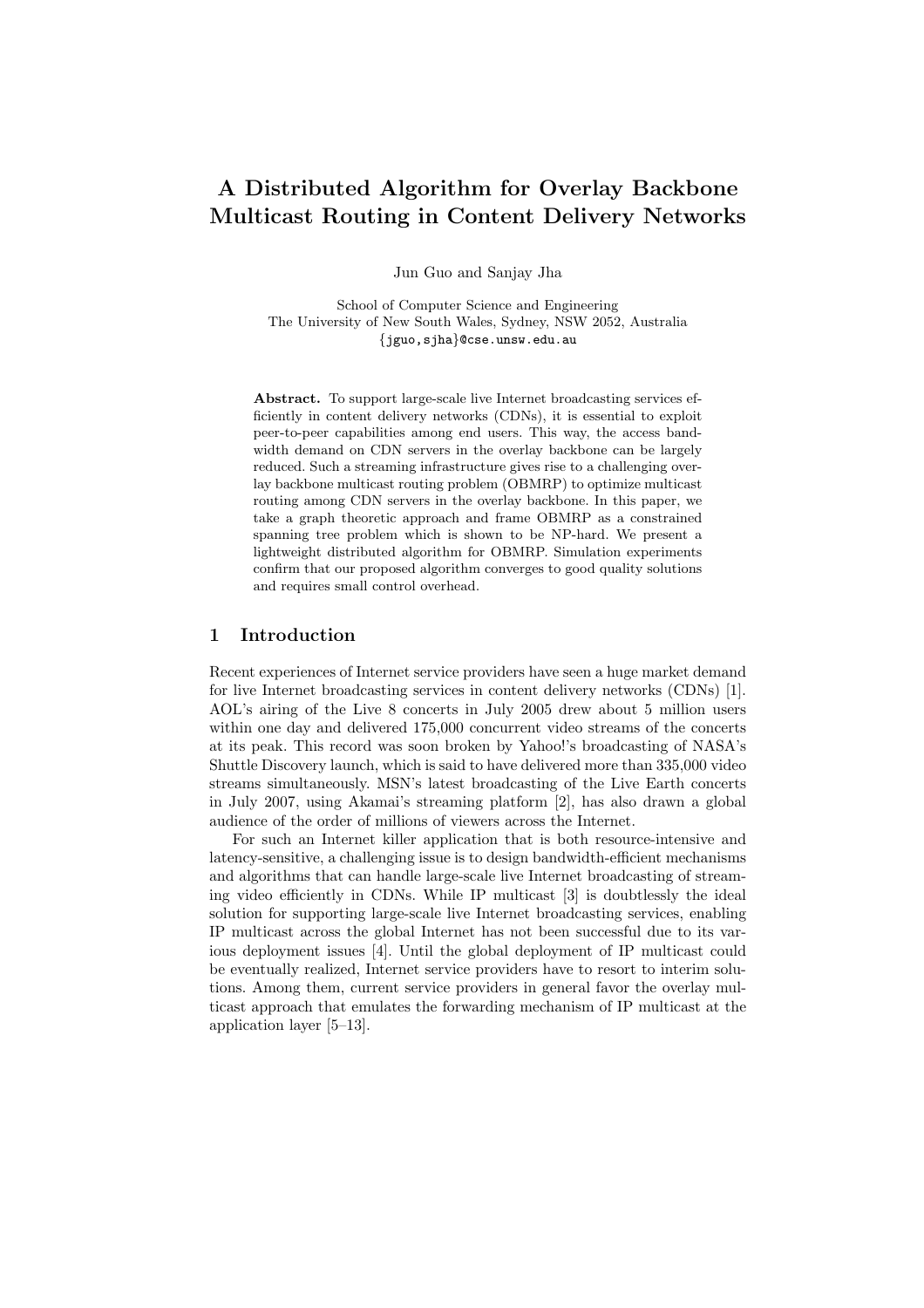#### 2 J. Guo and S. Jha

In particular, small-scale service providers (such as PPLive [14]) typically use the peer-to-peer (P2P) approach [5–8]. In the P2P approach, end users wishing to participate in a live broadcasting session self-organize into an overlay multicast tree rooted at the origin server. The P2P approach, however, cannot yield satisfactory performance in large-scale live broadcasting services [14]. This is mainly due to the fact that current broadband access technologies provide end users with very limited upload bandwidth. The fanout capability of end users is thus significantly restricted. As a result, overlay multicast trees due to the P2P approach could be rather tall, so that end users deep in the tree (hence far from the origin server) are likely to suffer considerable lag [14].

On the other hand, large-scale service providers (such as Akamai [2]) generally adopt the infrastructure-based approach [9–13]. This approach relies on a set of geographically distributed and dedicated servers with large processing power and high fanout capability. Such powerful servers are typically placed at co-location facilities with high-speed connection to the Internet, and thus form a backbone service domain, which we call overlay backbone, for the overlay multicast network. The infrastructure-based approach has been widely used by commercial CDNs to support live Internet broadcasting services [2]. Akamai's streaming platform largely benefits from a CDN that consists of over 20,000 servers distributed in more than 70 countries. Its solution is, however, a pure infrastructure-based approach, where each end user wishing to view the live broadcasting event is directly connected to one CDN server in the overlay backbone to fetch the live video stream [2].

The pure infrastructure-based approach is not efficient in handling largescale live Internet broadcasting services, since it is less effective in restricting excessive and redundant traffic to be injected into the Internet, and also because the tremendous access bandwidth demand on CDN servers would render largescale Internet broadcasting services sheer prohibitive. One flexible and scalable approach is to exploit P2P capabilities among end users as much as possible, so long as a predefined bound on the end-to-end latency can be met [9]. Such a hybrid approach leads to an effective two-tier overlay multicast architecture [13], in which the access bandwidth demand on CDN servers in the overlay backbone can be largely reduced.

The two-tier overlay multicast architecture gives rise to a challenging overlay multicast problem among CDN servers in the overlay backbone. For a live broadcasting event, each participating CDN server is made aware of the largest delay from it to end users within its service area as well as the number of end users within its service area. The problem is to optimize the overlay multicast tree among CDN servers in the overlay backbone subject to access bandwidth constraints on CDN servers and the fixed bound on the de facto maximal end-toend latency from the origin server to end users. The optimization criterion is to minimize the weighted average latency from the origin server to the participating CDN servers, which weights each CDN server with the number of end users within its service area. We call such a problem as the *overlay backbone multicast* routing problem (OBMRP) in this paper. OBMRP is strongly motivated due to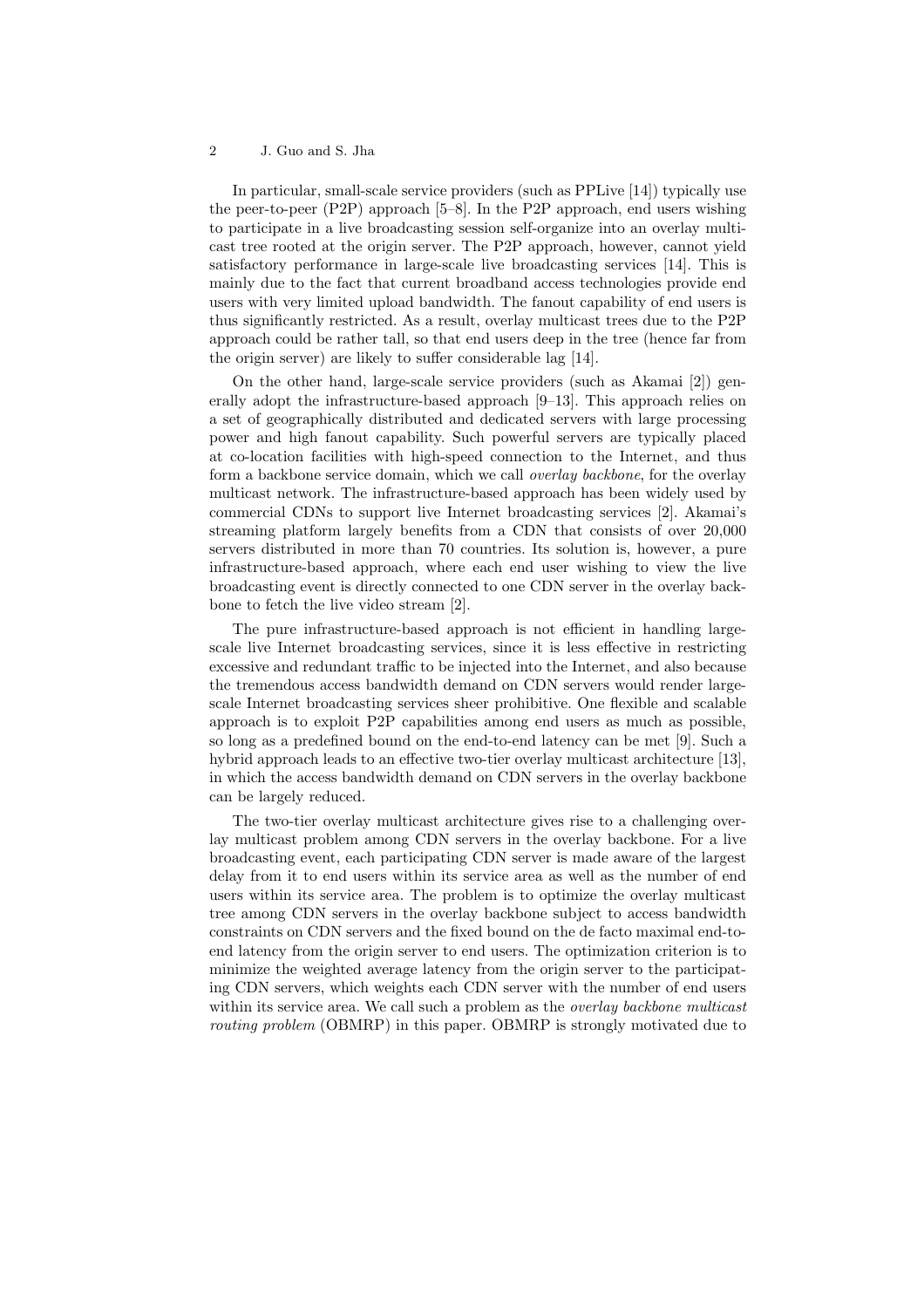the concern that the larger the size of user population within the service area of a CDN server, the larger is the access bandwidth demand that could be placed on the corresponding server. By reducing the latency as much as possible at such servers, it is more feasible to exploit P2P capabilities among end users and thus reduces the access bandwidth demand on CDN servers.

In this paper, we take a graph theoretic approach to frame OBMRP as a constrained spanning tree problem and show that it is NP-hard. We propose a lightweight distributed algorithm for OBMRP (hence called OBMRP-DA for brevity). For the purpose of validating the efficacy of OBMRP-DA, we modify the distributed algorithm proposed in [11] for the OMNI problem (hence called OMNI-DA for brevity) to provide a comparable solution for OBMRP.

In OMNI, each CDN server in the overlay backbone is made aware of only the number of end users within its service area. The overlay multicast problem addressed by OMNI-DA is to minimize the weighted average latency from the origin server to the participating CDN servers subject to access bandwidth constraints on CDN servers. OMNI-DA cannot guarantee to bound the de facto maximal end-to-end latency as required in the context of OBMRP. Moreover, OMNI-DA relies on a set of local transformation operations which essentially require probing among all nodes within up to two levels of each other. It was observed that such local transformation operations cannot guarantee that a global minimum will be achieved. OMNI-DA thus relies on a random swap operation to divert the algorithm from the local minimum region. Such a random swap operation inevitably introduces significant oscillations to the tree latency and thus prolongs the converging process. We shall see in this paper that our proposed OBMRP-DA benefits from the more efficient transformation operations that we have designed, and thus can significantly reduce the control overhead while yielding solutions of comparable qualities to OMNI-DA.

The rest of this paper is organized as follows. Section 2 deals with the problem formulation. Section 3 presents the distributed algorithm. Simulation experiments are reported in Sect. 4. Finally, we draw conclusions in Sect. 5.

# 2 Problem Formulation

We model the overlay backbone in the CDN as a complete directed graph  $G =$  $(V, E)$ , where V is the set of N nodes and  $E = V \times V$  is the set of edges. Each node in V represents a CDN server participating in the live broadcasting session. Let node r be the origin server. All other nodes (in the set  $V - \{r\}$ ) are proxy servers. The directed edge  $\langle i, j \rangle$  in E represents the unicast path of latency  $l_{i,j}$  from node i to node j. By  $\{l_{i,j}\}\$ , we denote the matrix of unicast latency quantities between each pair of nodes in G.

An overlay backbone multicast tree can be represented by a directed spanning tree T of G rooted at node r. For each sink node in the set  $V - \{r\}$ , we define  $R_{r,v}$  as the set of directed edges that form the overlay routing path from the root node to node v in the multicast tree. Let  $L_{r,v}$  denote the aggregate latency along the overlay routing path from the root node to node v. Let  $\gamma_v$  be the largest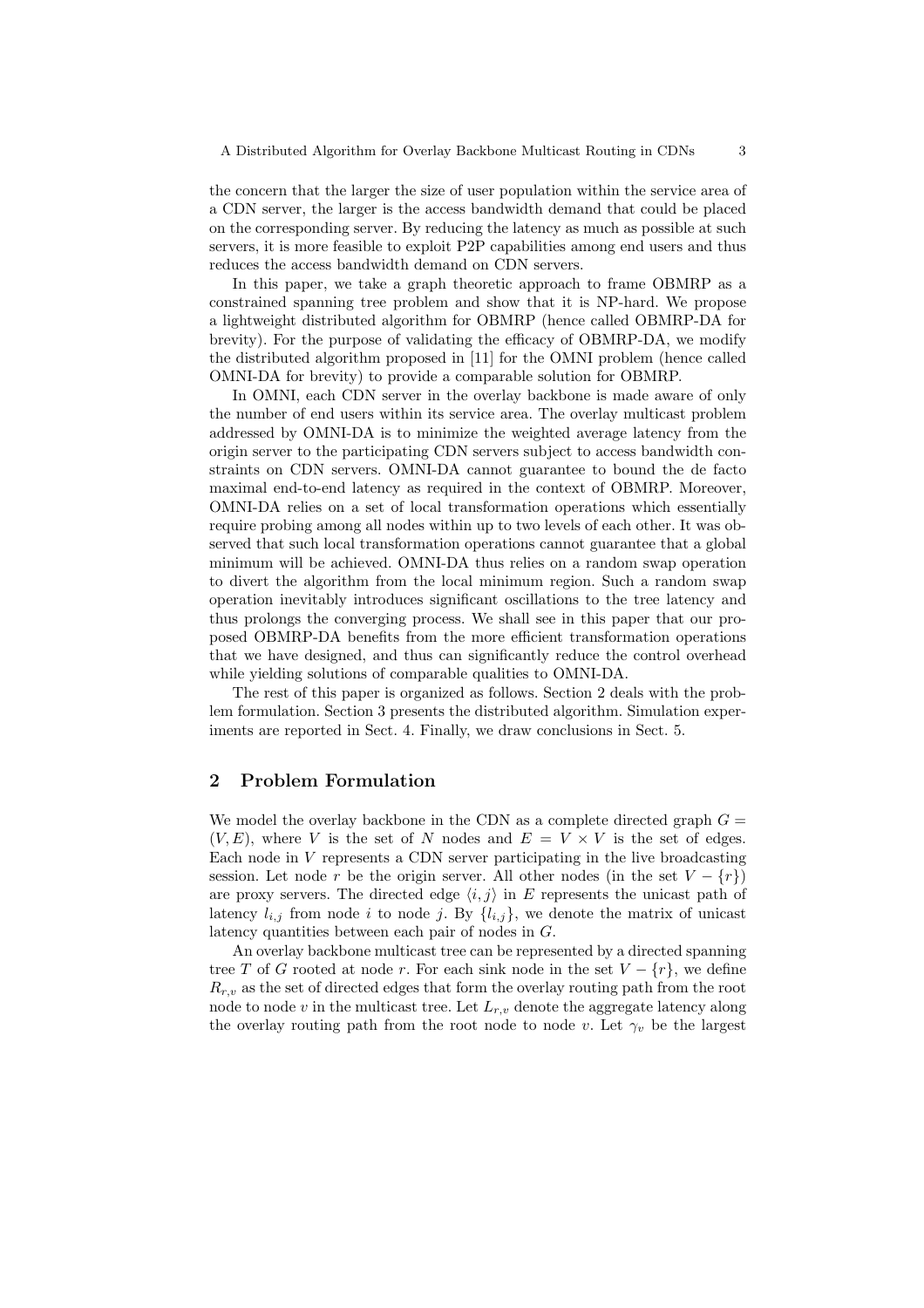delay from node v to end users within its service area, and  $c_v$  be the number of end users within the service area of node v. The weight  $w<sub>v</sub>$  of node v is given by

$$
w_v = c_v / \sum_{v \in V - \{r\}} c_v.
$$
\n
$$
(1)
$$

Let  $\bar{L}$  denote the weighted sum of latencies from the origin server to the proxy servers along  $T$ . Let  $L_{\text{max}}$  denote the de facto maximal end-to-end latency from the origin server to the end users. Let  $L_{\text{max}}^{\text{B}}$  denote the specified bound on  $L_{\text{max}}$ . Given the unicast latency matrix  $\{l_{i,j}\}\,$ , we readily have

$$
L_{r,v} = \sum_{\langle i,j\rangle \in R_{r,v}} l_{i,j} \tag{2}
$$

and

$$
\bar{L} = \sum_{v \in V - \{r\}} w_v L_{r,v} \tag{3}
$$

and

$$
L_{\max} = \max_{v \in V - \{r\}} \left( L_{r,v} + \gamma_v \right). \tag{4}
$$

Let  $\tilde{d}_i$  be the residual degree of node i, and  $d_i$  be the out-degree of node i counted within the overlay backbone multicast tree. Since a spanning tree with N nodes has exactly  $N-1$  edges, the sum of out-degrees in the overlay backbone N houes has exactly  $N-1$  edges, the sum<br>multicast tree satisfies  $\sum_{i\in V} d_i = N-1$ .

**Definition 1.** Given the complete directed graph  $G = (V, E)$ . OBMRP is to find a constrained directed spanning tree T of G rooted at node r, such that  $\overline{L}$  is minimized, while T satisfies the residual degree constraint, i.e.  $d_i \leq d_i$ ,  $\forall i \in V$ , and the bound on the de facto maximal end-to-end latency, i.e.  $L_{\text{max}} \leq L_{\text{max}}^{\text{B}}$ .

Such a constrained spanning tree problem is NP-hard. This is shown by creating a dummy node for each node v in  $V - \{r\}$  and forming an edge of weight  $\gamma_v$  between node v and its corresponding dummy node. The resulting problem can be reduced to finding a Hamiltonian path within the augmented graph which is known to be NP-complete [15].

## 3 Distributed Algorithm

In this paper, we define the *ancestor nodes* of node i as those nodes (including the root node) in the overlay routing path of the multicast tree from the root node to node  $i$ , where the *parent node* of node  $i$  is the immediate forwarding node to node  $i$  in the overlay routing path. The *child nodes* of node  $i$  are the immediate nodes that relay from node  $i$  in the subtree rooted at node  $i$ . The descendants of node  $i$  are defined as those end users served by proxy servers  $(including node i)$  in the subtree rooted at node i.

Our proposed distributed algorithm for OBMRP requires node  $i, \forall i \in V$ , to maintain the following state information during the iterative tree restructuring process, except for those inapplicable to the root node: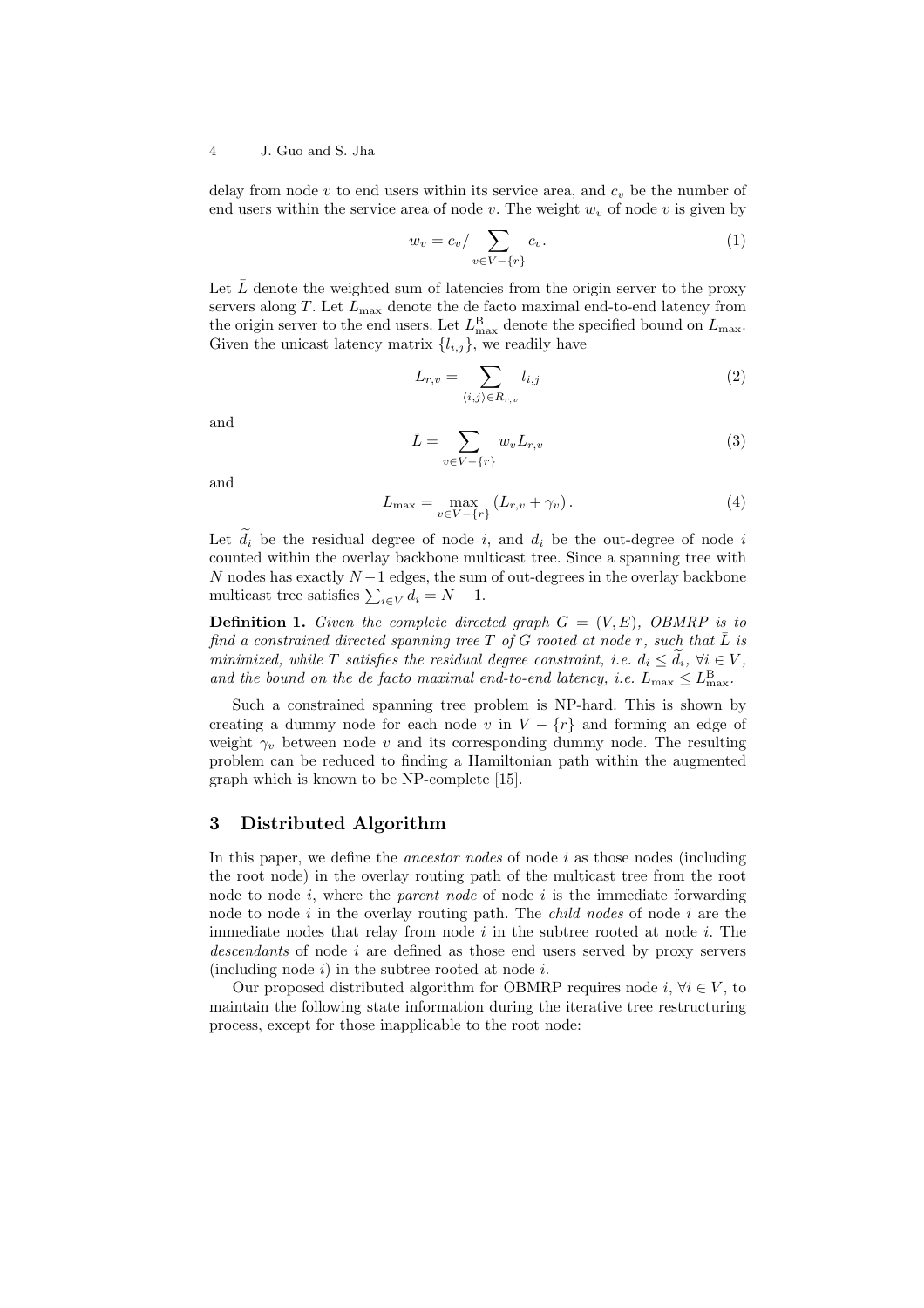- A Distributed Algorithm for Overlay Backbone Multicast Routing in CDNs  $5$
- $i$ : Parent node of node i in the current tree
- $\Phi_i$ : Set of all ancestor nodes of node i in the current tree
- $\Omega_i$ : Set of all child nodes of node i in the current tree
- $\tilde{d}_i$ : Residual degree of node i in the current tree
- $W_i$ : Aggregate weight of all nodes in the subtree rooted at node i (including node  $i$ ), which is given by

$$
W_i = \begin{cases} w_i, & \text{if node } i \text{ is a leaf node} \\ w_i + \sum_{j \in \Omega_i} W_j, & \text{elsewhere} \end{cases} \tag{5}
$$

–  $L_{r,i}$ : Latency from the root node to node i, which is given by

$$
L_{r,i} = L_{r,\hat{i}} + l_{\hat{i},i} \tag{6}
$$

 $-I_i$ : Largest delay from node i to end users served by proxy servers (including node  $i$ ) in the subtree rooted at node  $i$ . This can be iteratively computed by

$$
\Gamma_i = \begin{cases} \gamma_i, & \text{if node } i \text{ is a leaf node} \\ \max\left[\max_{j \in \Omega_i} (l_{i,j} + \Gamma_j), \gamma_i\right], & \text{elsewhere} \end{cases} \tag{7}
$$

Clearly,  $\Gamma_r$  corresponds to  $L_{\text{max}}$  of the current tree.

#### 3.1 Tree Initialization

Starting from the initial tree including the origin server only, we allow proxy servers in  $V - \{r\}$  to join the tree in a random order, which is realistic in an actual live broadcasting event. If multiple nodes arrive concurrently, they are added to the tree in the decreasing order according to their node IDs. When node i wishes to join the tree, it directly contacts the root node, since the root node by default maintains the list of all nodes in the current tree. Upon the joining request of node  $i$ , the root node successively probes the list of nodes in the current tree until node j with sufficient residual degree, i.e.  $d_i > 0$ , is found. Node  $i$  is thus grafted to the tree by registering as a child node of node  $j$ .

#### 3.2 Handling of Tree Restructuring Requests

Our proposed distributed algorithm for OBMRP works by allowing each node in  $T$  to periodically and randomly contact another node in  $T$  to make a tree restructuring request. Let  $\overline{i,j}$  denote such a tree restructuring request from node i to node j. Following OBMRP-DA,  $\overrightarrow{i,j}$  will be simply rejected by node j if the current states and positions of node  $i$  and node  $j$  in  $T$  satisfy one of the five exclusive conditions: 1)  $i \in \Phi_j$ ; 2)  $j = r, j = \hat{i}$ ; 3)  $j = r, j \neq \hat{i}$ ,  $\widetilde{d}_j = 0$ ; 4)  $j \neq r$ ,  $j = \hat{i}, \tilde{d}_{\hat{i}} = 0; 5j \in \Phi_i - \{r\}, j \neq \hat{i}, \tilde{d}_{\hat{i}} = 0, \tilde{d}_j = 0.$  Node j considers  $\overrightarrow{i,j}$  only if the current states and positions of node  $i$  and node  $j$  in  $T$  match one of the five distinct cases illustrated in Fig. 1. In particular, (a), (b) and (c) deal with the various cases where we have  $j \in \Phi_i$ .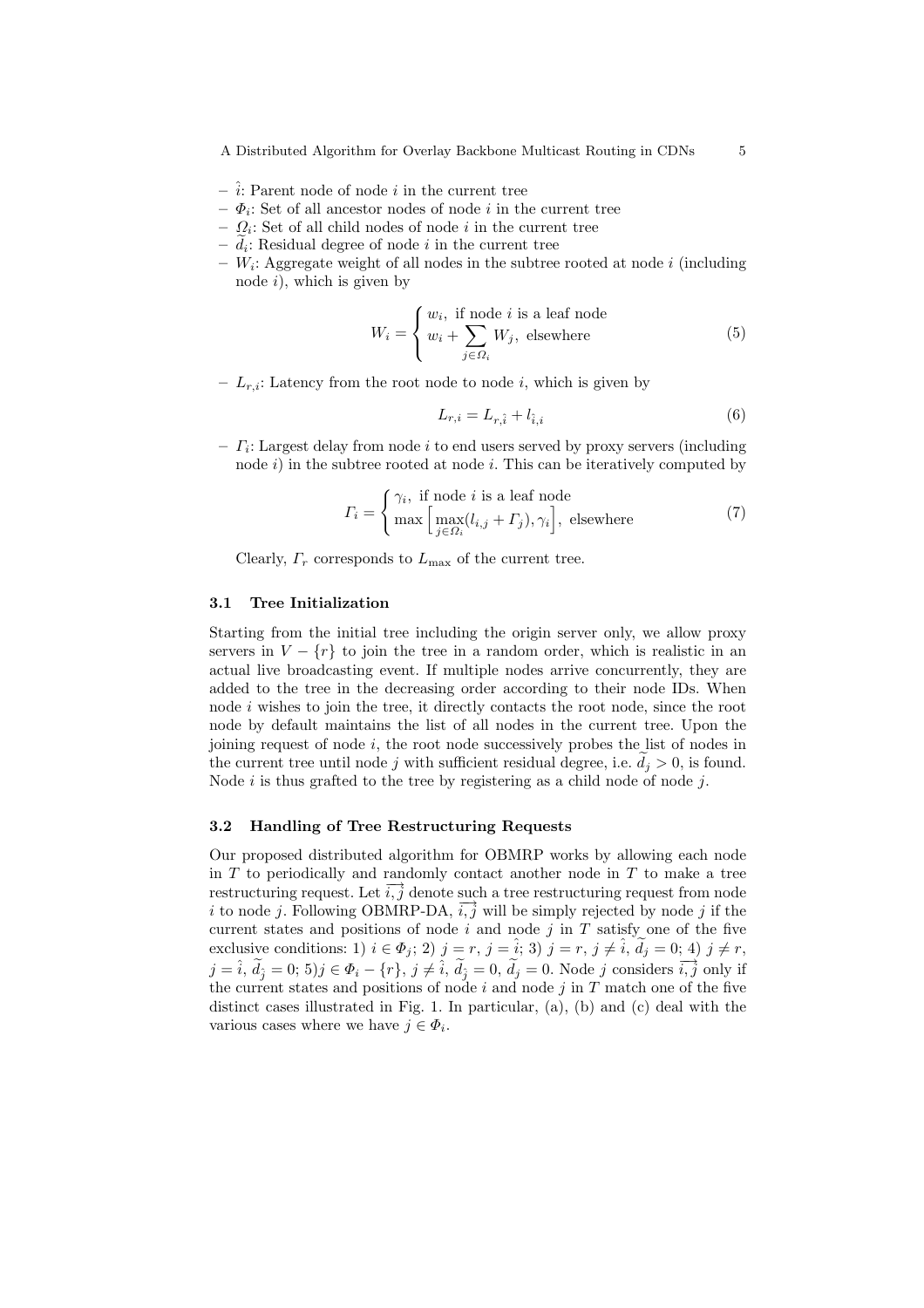

Fig. 1. Snapshot of the five distinct cases where a tree restructuring request from node i will be considered by node j. Both node i and node j are marked by circles. Node j is pointed by the double arrow.

- (a) If  $j \neq r$ ,  $j = \hat{i}$  and  $\tilde{d}_{\hat{j}} > 0$ , a Type-A transformation (described in Sect. 3.3) will be attempted by node  $j$ .
- (b) If  $j = r$ ,  $j \neq \hat{i}$  and  $d_j > 0$ , a Type-C transformation (described in Sect. 3.5) will be attempted by node  $j$ .
- (c) If  $j \in \Phi_i \{r\}$ ,  $j \neq \hat{i}$  and  $\tilde{d}_i > 0$ , a Type-A transformation will be attempted by node j. If  $\tilde{d}_j = 0$  but  $\tilde{d}_j > 0$ , node j will instead attempt a Type-C transformation.
- (d) If  $\hat{j} = \hat{i}$ , a Type-C transformation will be attempted by node j provided  $\tilde{d}_i$ 0. However, if  $d_i = 0$ , node j will instead attempt a Type-D transformation (described in Sect. 3.6).
- (e) In all other situations where neither  $i \in \Phi_j$  nor  $j \in \Phi_i$ , node j will selectively attempt a Type-A, B (described in Sect. 3.4), C or D transformation (in the corresponding order), depending on if any of the four exclusive conditions, i.e.  $d_{\hat{i}} > 0$ ,  $d_{\hat{i}} = 0$ ,  $d_j > 0$ , or  $d_j = 0$ , holds true.

## 3.3 Type-A Transformation

Since  $\tilde{d}_{\hat{i}} > 0$ , node *i* (together with its subtree if any) is switched to be a child node of node  $\hat{i}$ , given that

$$
\breve{L}_{r,i} = (L_{r,\hat{i}} + l_{\hat{i},i}) - (L_{r,\hat{j}} + l_{\hat{j},i}) > 0
$$
\n(8)

where  $\breve{L}_{r,i}$  denotes the amount of variation on  $L_{r,i}$ . Clearly, such a transformation reduces the end-to-end latency  $L_{r,j}$  of each node j in the subtree rooted at node i by  $\check{L}_{r,i}$ , and thus reduces  $\bar{L}$  by  $\check{W}_i \cdot \check{L}_{r,i}$  without increasing  $\Gamma_r$  of the current tree. We illustrate an example of the Type-A transformation in Fig. 2(a) for the case presented in Fig. 1(e).

#### 3.4 Type-B Transformation

Since  $\tilde{d}_{\hat{i}} = 0$ , if (8) holds true, we may switch node j to be either a child node of node  $\hat{i},$  or a child node of node  $i$  after node  $i$  is grafted to node  $\hat{j}.$  More explicitly, we check if

$$
\breve{L}'_{r,j} = (L_{r,\hat{j}} + l_{\hat{j},j}) - (L_{r,\hat{i}} + l_{\hat{i},j}) > 0 \tag{9}
$$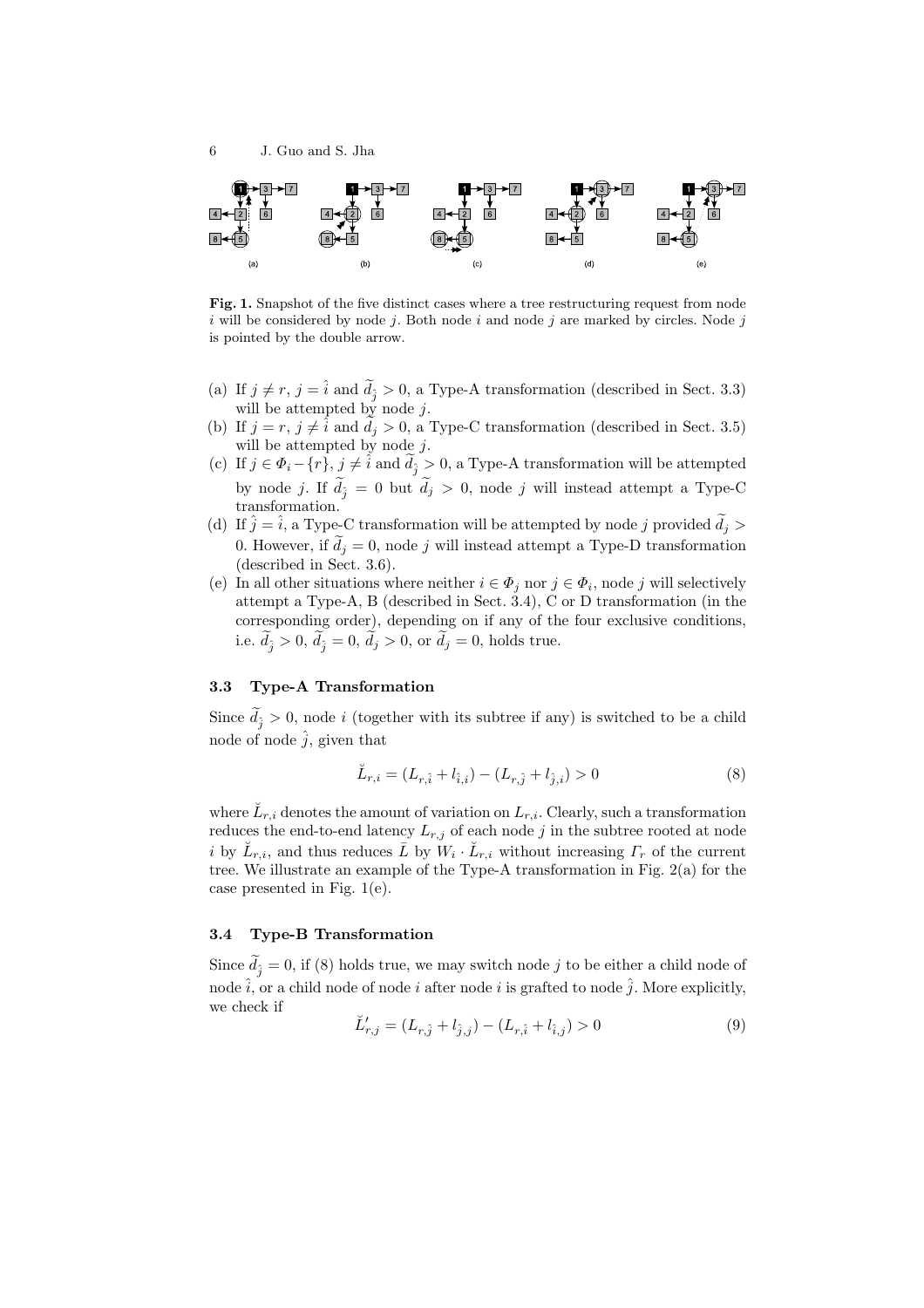

Fig. 2. All possible tree restructuring results for the case depicted in (e) of Fig. 1: (a) due to the Type-A transformation; (b) and (c) due to the Type-B transformation; (d) due to the Type-C transformation; (e) to (h) due to the Type-D transformation.

and if

$$
\breve{L}''_{r,j} = (L_{r,\hat{j}} + l_{\hat{j},j}) - (L_{r,\hat{j}} + l_{\hat{j},i} + l_{i,j}) > 0 \tag{10}
$$

given that  $\tilde{d}_i > 0$ . Let  $\breve{L}_{r,j} = \max(\breve{L}'_{r,j}, \breve{L}''_{r,j})$ . If  $\breve{L}_{r,j} > 0$ , we perform the transformation by choosing the option that yields  $\check{L}_{r,j}$ . On the other hand, if  $\breve{L}_{r,j} \leq 0$ , but we have

$$
W_i \cdot \breve{L}_{r,i} + W_j \cdot \breve{L}_{r,j} > 0,\tag{11}
$$

we proceed with the transformation by choosing the option that achieves  $\check{L}_{r,j}$ . However, this is done only if the transformation does not increase  $\Gamma_r$  of the current tree or violate  $L_{\text{max}}^{\text{B}}$  if  $\Gamma_r$  is already smaller than  $L_{\text{max}}^{\text{B}}$ . The two possible tree updates due to the Type-B transformation of Fig. 1(e) are shown in Fig.  $2(b)$  and Fig.  $2(c)$ .

#### 3.5 Type-C Transformation

This transformation is similar to the Type-A transformation by instead checking if

$$
\breve{L}_{r,i} = (L_{r,\hat{i}} + l_{\hat{i},i}) - (L_{r,j} + l_{j,i}) > 0 \tag{12}
$$

If so, node  $i$  (together with its subtree if any) is simply grafted to node  $j$ , since such a transformation certainly reduces  $\bar{L}$  by  $W_i \cdot \breve{L}_{r,i}$  without increasing  $\Gamma_r$ . An example of the Type-C transformation of Fig. 1(e) is shown in Fig. 2(d).

#### 3.6 Type-D Transformation

Given that  $d_j = 0$  in this case, if (12) holds true, for each child node c of node j, i.e.  $c \in \Omega_j$ , we may switch node c to be either a child node of node  $\hat{i}$ , or a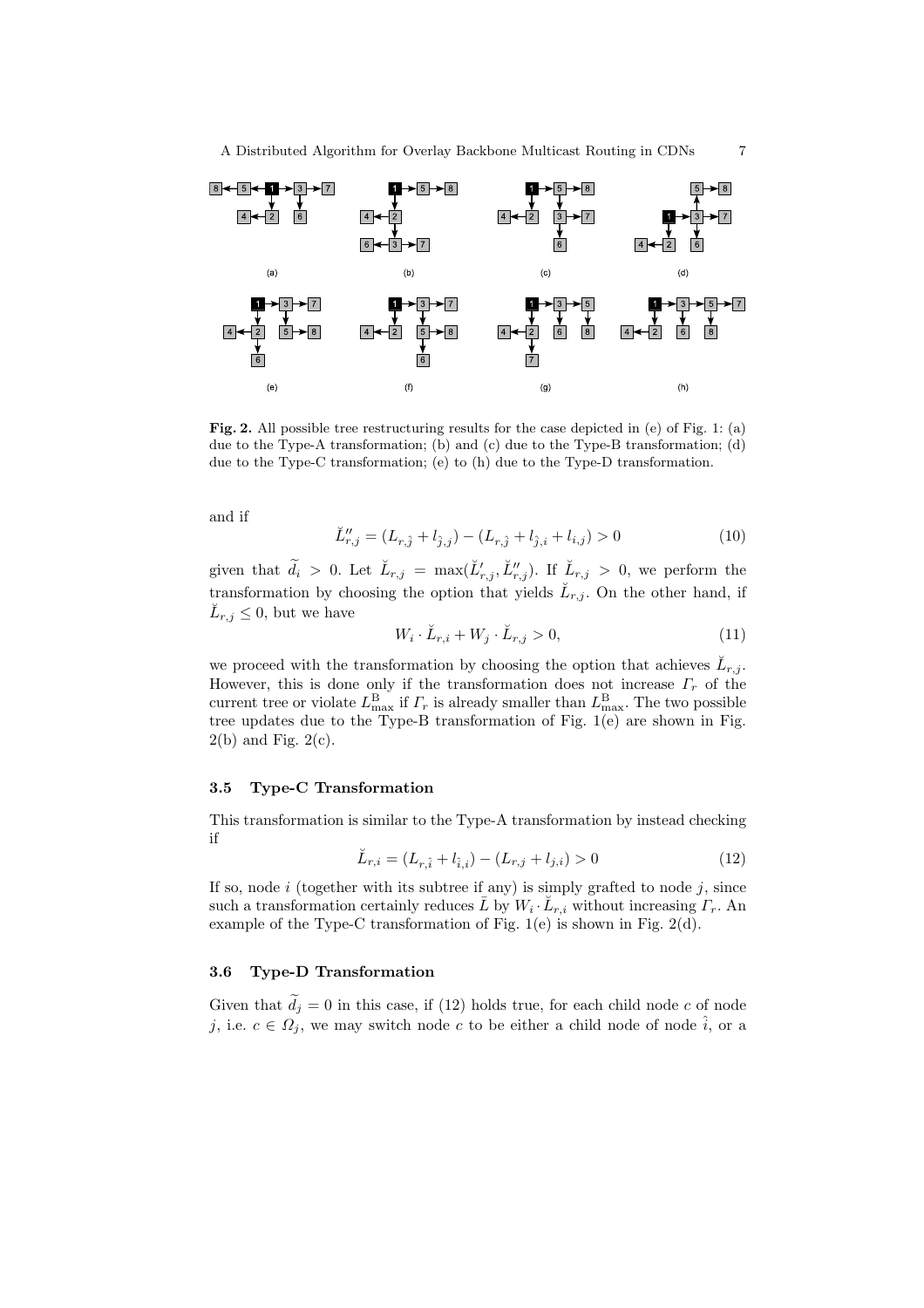#### 8 J. Guo and S. Jha

child node of node i after node i is grafted to node j. More explicitly, we check for all  $c \in \Omega_i$  if

$$
\breve{L}'_{r,c} = (L_{r,j} + l_{j,c}) - (L_{r,\hat{i}} + l_{\hat{i},c}) > 0 \tag{13}
$$

and if

$$
\breve{L}''_{r,c} = (L_{r,j} + l_{j,c}) - (L_{r,j} + l_{j,i} + l_{i,c}) > 0 \tag{14}
$$

given that  $\tilde{d}_i > 0$ . Let  $\breve{L}_{r,c} = \max(\breve{L}'_{r,c}, \breve{L}''_{r,c})$ , and let c' denote the node in  $\Omega_j$ such that

$$
W_{c'} \cdot \breve{L}_{r,c'} = \max_{c \in \Omega_j} W_c \cdot \breve{L}_{r,c}.
$$
\n(15)

If  $\tilde{L}_{r,c'} > 0$ , we perform the transformation by choosing the option that yields  $\check{L}_{r,c'}$ . On the other hand, if  $\check{L}_{r,c'} \leq 0$ , but we have

$$
W_i \cdot \breve{L}_{r,i} + W_{c'} \cdot \breve{L}_{r,c'} > 0,\t\t(16)
$$

we proceed with the transformation by choosing the option that achieves  $\check{L}_{r,c'}$ . However, this is done only if the transformation does not increase  $\Gamma_r$  of the current tree or violate  $L_{\text{max}}^{\text{B}}$  if  $\Gamma_r$  is already smaller than  $L_{\text{max}}^{\text{B}}$ . All four possible tree updates due to the Type-D transformation of Fig. 1(e) are illustrated in Fig.  $2(e)$  to Fig.  $2(h)$ , respectively.

#### 3.7 Control Overhead

The control overhead of OBMRP-DA is small due to the four lightweight transformation operations that we design. For a tree restructuring request  $\overrightarrow{i,j}$ , the Type-A transformation only requires probing between node i and node  $\hat{j}$  ( $i \leftrightarrow \hat{j}$ for short) to acquire the unicast latency quantity  $l_{\hat{j},i}$ . Similarly, the Type-C transformation only requires probing between  $i \leftrightarrow j$  to acquire the unicast latency quantity  $l_{j,i}$ . The Type-B transformation requires probing between three pairs of nodes, i.e.  $i \leftrightarrow \hat{j}$ ,  $\hat{i} \leftrightarrow j$  and  $i \leftrightarrow j$ , to acquire the corresponding unicast latency quantities. Even the most elaborate Type-D transformation merely requires probing between  $i \leftrightarrow j$ ,  $\hat{i} \leftrightarrow c$  and  $i \leftrightarrow c$ ,  $\forall c \in \Omega_i$ , which is within only one level of node j and thus requires only  $O(|\Omega_i|)$  control overhead.

It is also important to note that OBMRP-DA defines exclusive conditions for an appropriate transformation operation to be performed, based on the current states and positions of node  $i$  and node  $j$  in the multicast tree. Consequently, any successful tree restructuring request  $i, j$  requires no more than one transformation attempt. The time for which the multicast tree is left in a transient state due to the transformation operation is thus minimal.

#### 4 Simulation Experiments

We have examined the efficacy of our proposed OBMRP-DA through extensive simulation experiments. The network topologies used in our experiments are obtained from the transit-stub graph model of the GT-ITM topology generator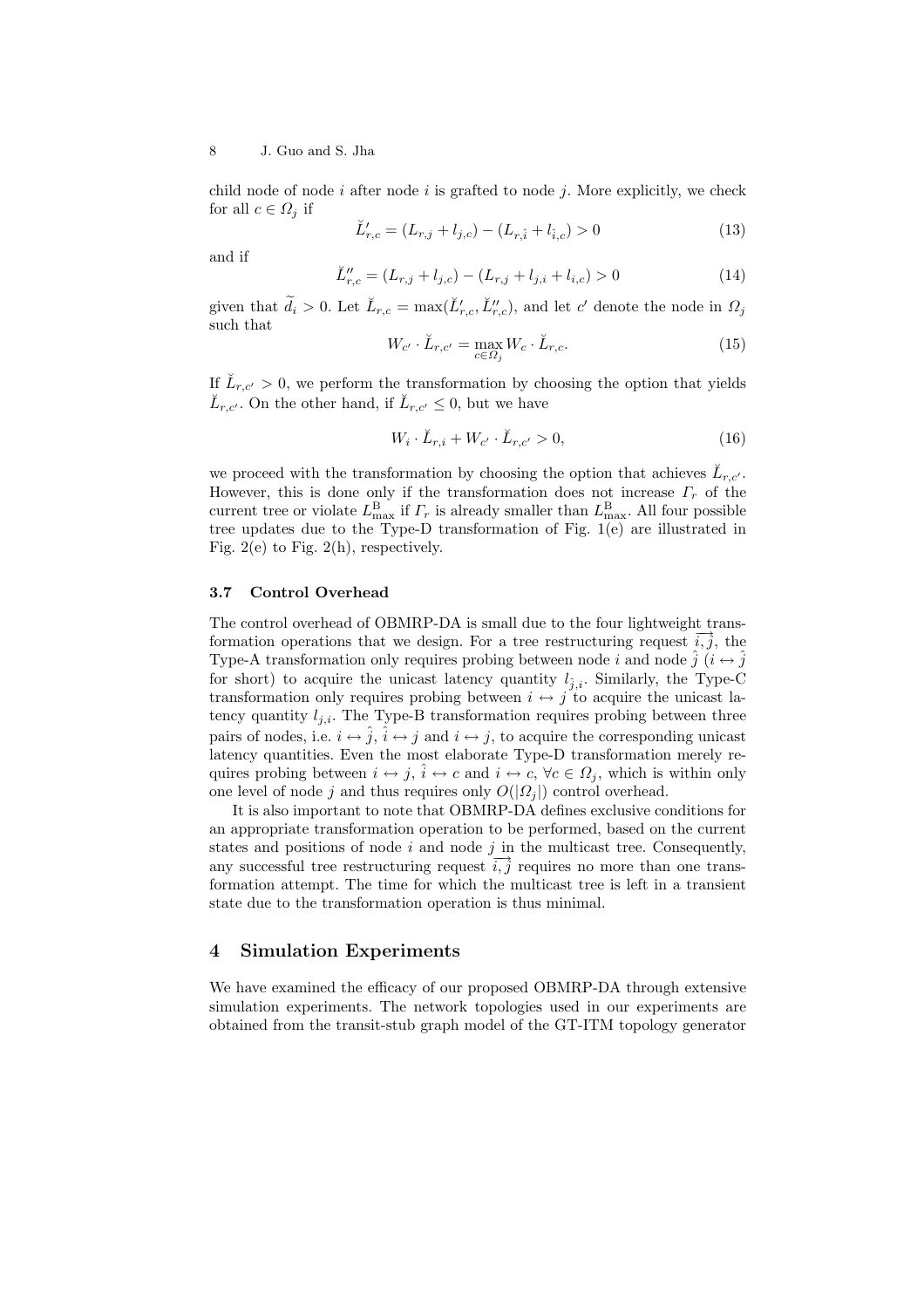[16]. All topologies have 12,000 nodes. CDN servers are placed at a set of N nodes, chosen uniformly at random. Due to the space limitation, here we report experiments on one small-size graph  $(N = 20)$  and ten large-size graphs  $(N = 10)$ 300). Unicast latencies between different pairs of nodes in these overlay topologies vary from 10 to 1000 msec. We set the residual degree as 5 for each node in the small-size graph and 10 in the large-size graphs. The bound  $L_{\text{max}}^{\text{B}}$  is set to 2000 in all experiments. The number  $c_i$  of node i is randomly selected between 100 and 600. The value  $\gamma_i$  of node i is randomly generated following a lognormal distribution Log-N $(a, b)$  with  $a = c_i$  and  $b = c_i$ . We thus introduce certain statistical correlation between  $c_i$  and  $\gamma_i$ . This is due to the concern that it is likely that a larger number of end users within the service area of a CDN server can cause a larger delay from the server to its end users.

Based on these overlay topologies, we design the following experiments to study the performance of OBMRP-DA. We have derived an integer linear programming (ILP) formulation for OBMRP (OBMRP-ILP for brevity, provided in the Appendix). Although ILP is known to have an exponential computational complexity and is unlikely to be solved for large-size problem instances, it allows us to find optimal solutions for small-size problem instances of OBMRP. Since OBMRP is NP-hard and the proposed OBMRP-DA uses a random approach for tree initialization, independent runs of OBMRP-DA for the same experiment setting can converge to different solutions. For each experiment setting, we thus solve OBMRP-DA for 200 independent runs, each of which for up to  $300 \times N$ successive tree restructuring requests.

Results in Fig. 3(a) for the small-size graph are presented in the form of percentage deviation in  $\overline{L}$  between the mean results obtained from OBMRP-DA and the optimal solutions from OBMRP-ILP. Each data point in Fig. 3(a) corresponds to the case where we set a particular node in the graph with the indicated node ID to be the root node. We see in all instances that the solutions obtained from OBMRP-DA are very close to the optimal solutions. The worst case performance in  $\overline{L}$  is within only 6% of OBMRP-ILP.

As we have discussed in Sect. 1, OMNI-DA proposed in [11] can be modified to provide a comparable solution for OBMRP. For the purpose of comparison, we have modified OMNI-DA by adding the same elements that we have developed for OBMRP-DA to control  $\Gamma_r$  during the tree restructuring process. While the random swap operation defined in OMNI-DA can have the same effect in improving the latency performance in the context of OBMRP-DA, we did not enable it in our experiments so as to make a fair comparison between the deterministic transformation operations proposed in this paper and those in [11].

For each of the ten large-size graphs, we again set each particular node to be the root node. This creates 3,000 simulation experiments. In each experiment, we compare the mean  $\bar{L}$  performance between OBMRP-DA and OMNI-DA in the form of a ratio. We also count the number of probing actions required in the tree restructuring process. This is for us to investigate and compare the control overhead (again in the form of a ratio) between the two different algorithms. The 3,000 data points obtained from the  $\overline{L}$  comparison and those from the control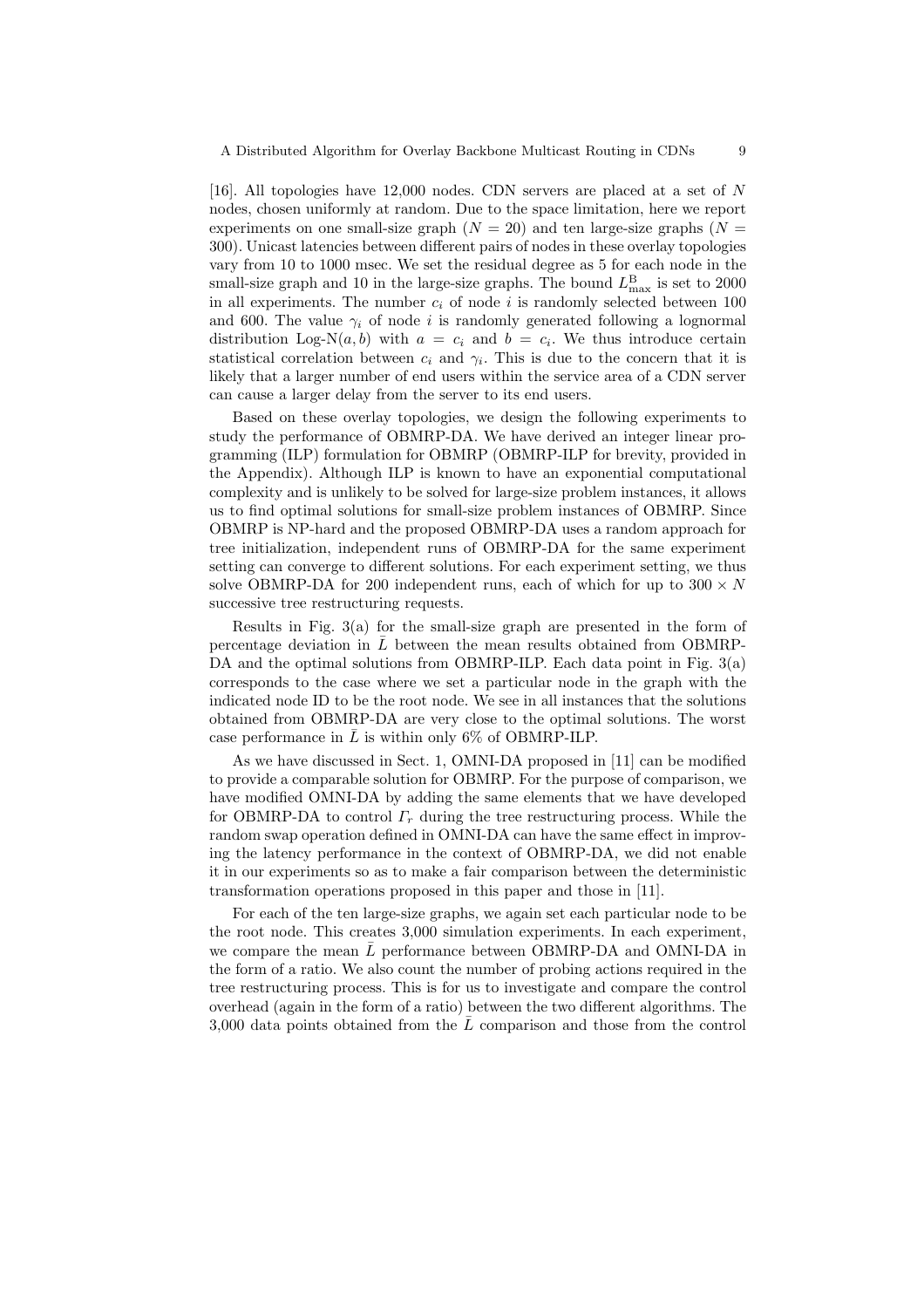

Fig. 3. Efficacy of OBMRP-DA: (a)  $\overline{L}$  performance compared with OBMRP-ILP; (b)  $\overline{L}$  performance compared with OMNI-DA; (c) Control overhead compared with OMNI-DA; (d) Distribution of transformation operations.

overhead comparison are presented in Fig. 3(b) and Fig. 3(c), respectively, both in the form of cumulative percentage.

These results clearly demonstrate the efficacy of OBMRP-DA. In general, OBMRP-DA converges to better quality solutions than OMNI-DA. In only four out of the 3,000 simulation experiments, the  $\overline{L}$  performance of OBMRP-DA is slightly worse than OMNI-DA. On average, OBMRP-DA outperforms OMNI-DA by more than 5%. However, as shown in Fig. 3(c), OBMRP-DA requires on average only 5% of the control overhead as required by OMNI-DA. This is due to the fact that OMNI-DA relies on a set of five transformation operations which in general require probing among all nodes within up to two levels of each other. In contrast, even the most elaborate Type-D transformation defined in OBMRP-DA merely requires probing between node  $i$  and all nodes within one level of node j for a particular tree restructuring request  $\overrightarrow{i,j}$ . Moreover, this is also due to the fact that, for each particular tree restructuring request, OMNI-DA attempts all five transformation operations until one of them is successful. In contrast, OBMRP-DA performs no more than one transformation, and requires only a modicum of the elaborate Type-D transformation operation, as shown in Fig. 3(d), to achieve the comparable  $\overline{L}$  performance.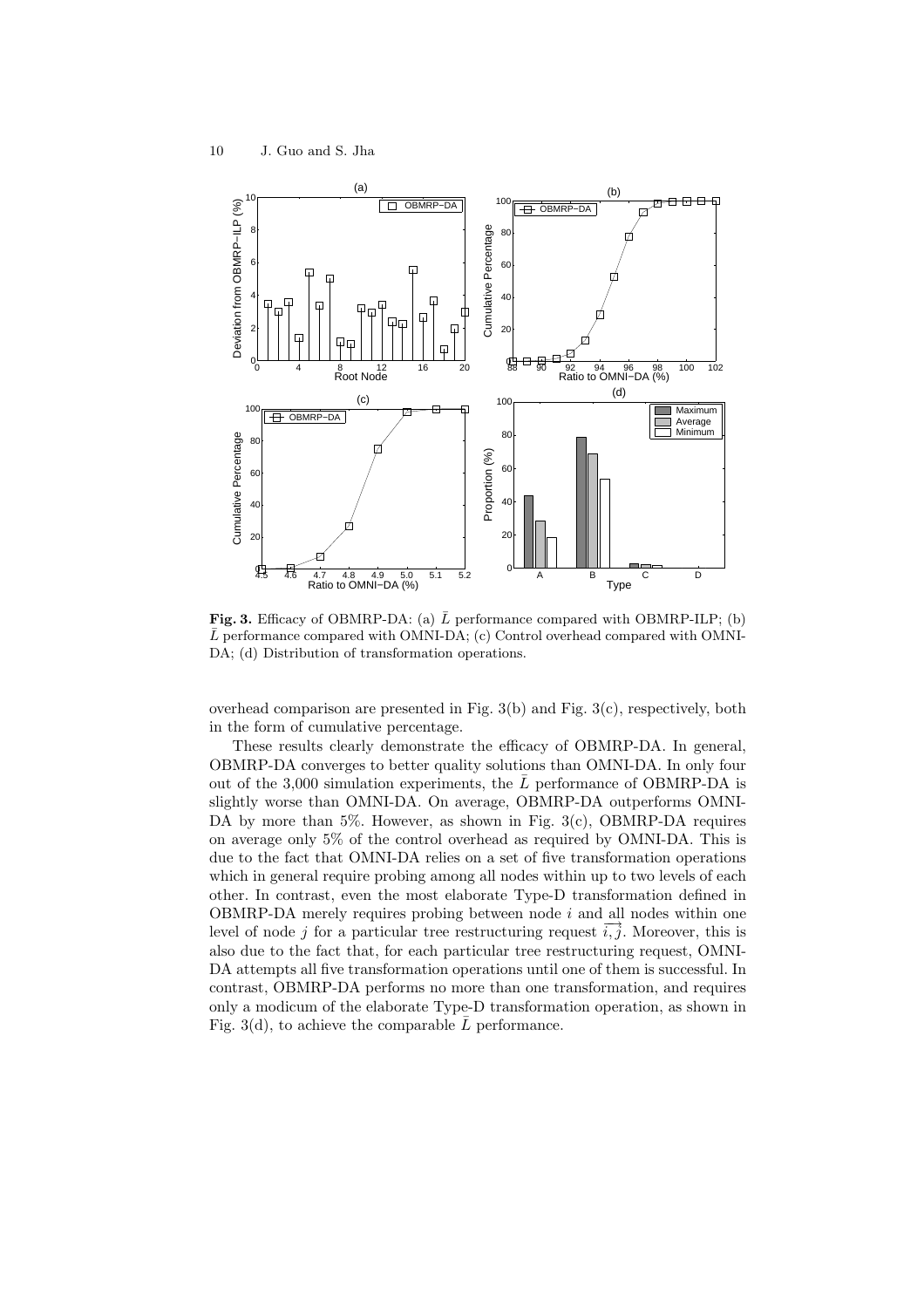A Distributed Algorithm for Overlay Backbone Multicast Routing in CDNs 11

# 5 Conclusion and Future Work

In this paper, we have identified and addressed a strongly motivated overlay backbone multicast routing problem to support large-scale live Internet broadcasting services in CDNs more efficiently using the two-tier overlay multicast architecture. We have proposed a lightweight algorithm for solving OBMRP in a distributed iterative way. Simulation experiments have confirmed that our proposed algorithm can yield good quality solutions with small control overhead. Our future work is to design a distributed protocol based on the lightweight algorithm proposed in this paper, and to test the multicast routing performance in real or emulated CDN environments.

Acknowledgments. This project is supported by Australian Research Council (ARC) Discovery Grant DP0557519.

# References

- 1. Sripanidkulchai, K., Maggs, B., Zhang, H.: An analysis of live streaming workloads on the Internet. In: Proc. ACM IMC 04, Taormina, Sicily, Italy (Oct. 2004) 41–54
- 2. Dilley, J., Maggs, B., Parikh, J., Prokop, H., Sitaraman, R., Weihl, B.: Globally distributed content delivery. IEEE Internet Comput. 6(5) (Sep./Oct. 2002) 50–58
- 3. Deering, S.E., Cheriton, D.R.: Multicast routing in datagram internetworks and extended LANs. ACM Trans. Comput. Syst. 8(2) (May 1990) 85–110
- 4. Diot, C., Levine, B.N., Lyles, B., Kassem, H., Balensiefen, D.: Deployment issues for the IP multicast service and architecture. IEEE Network  $14(1)$  (Jan./Feb. 2000) 78–88
- 5. Chu, Y.H., Rao, S.G., Zhang, H.: A case for end system multicast. In: Proc. ACM SIGMETRICS 00, Santa Clara, CA, USA (Jun. 2000) 1–12
- 6. Kwon, M., Fahmy, S.: Topology-aware overlay networks for group communication. In: Proc. ACM NOSSDAV 02, Miami, FL, USA (May 2002) 127–136
- 7. Zhang, B., Jamin, S., Zhang, L.: Host multicast: A framework for delivering multicast to end users. In: Proc. IEEE INFOCOM 02. Volume 3., New York, NY, USA (Jun. 2002) 1366–1375
- 8. Banerjee, S., Bhattacharjee, B., Kommareddy, C.: Scalable application layer multicast. In: Proc. ACM SIGCOMM 02, Pittsburgh, PA, USA (Aug. 2002) 205–217
- 9. Malouch, N.M., Liu, Z., Rubenstein, D., Sahu, S.: A graph theoretic approach to bounding delay in proxy-assisted, end-system multicast. In: Proc. IEEE IWQoS 02. (May 2002) 106–115
- 10. Shi, S.Y., Turner, J.S.: Routing in overlay multicast networks. In: Proc. IEEE INFOCOM 02. Volume 3., New York, NY, USA (Jun. 2002) 1200–1208
- 11. Banerjee, S., Kommareddy, C., Kar, K., Bhattacharjee, B., Khuller, S.: Construction of an efficient overlay multicast infrastructure for real-time applications. In: Proc. IEEE INFOCOM 03. Volume 2., San Francisco, CA, USA (Mar. 2003) 1521– 1531
- 12. Lao, L., Cui, J.H., Gerla, M.: TOMA: A viable solution for large-scale multicast service support. In: Proc. IFIP NETWORKING 05, Waterloo, Ontario, Canada (May 2005) 906–917